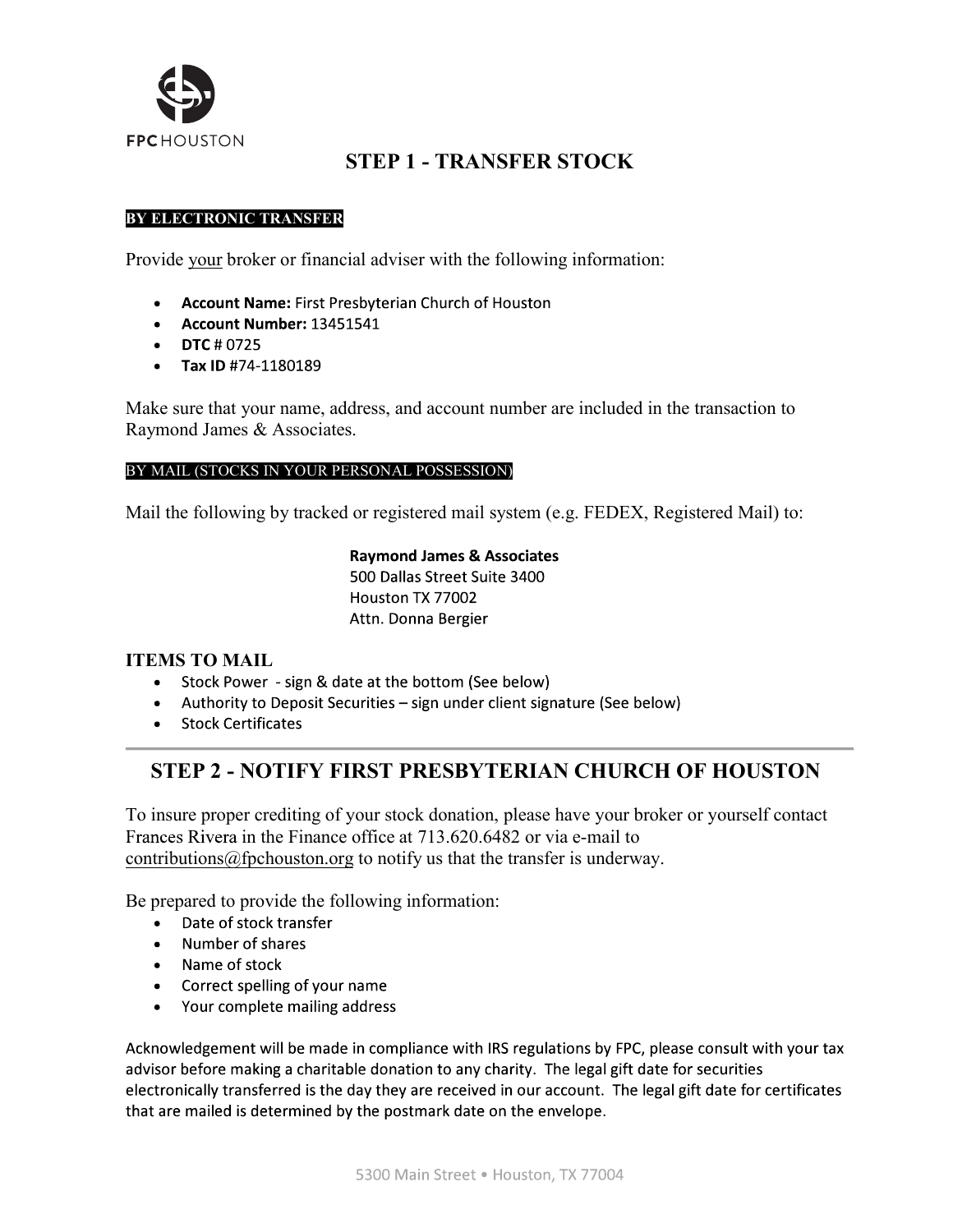## Irrevocable Stock or Bond Power

| <b>RAYMOND JAMES®</b>                                                                                                                                                                                                                                      |                    |                            | <b>Service Center</b>      |                           | 01046                                       |                           |                      |              |  |  |  |
|------------------------------------------------------------------------------------------------------------------------------------------------------------------------------------------------------------------------------------------------------------|--------------------|----------------------------|----------------------------|---------------------------|---------------------------------------------|---------------------------|----------------------|--------------|--|--|--|
|                                                                                                                                                                                                                                                            |                    |                            | <b>Scan or Fax</b>         |                           | Form #                                      | Account #                 |                      |              |  |  |  |
|                                                                                                                                                                                                                                                            |                    |                            | <b>Original to Custody</b> |                           |                                             |                           |                      |              |  |  |  |
|                                                                                                                                                                                                                                                            |                    |                            |                            |                           | Branch #                                    | FA#                       |                      | Speed Dial # |  |  |  |
| <b>Remittal Information</b>                                                                                                                                                                                                                                |                    |                            |                            |                           |                                             |                           |                      |              |  |  |  |
| Scan or fax a copy of form #1046 into Service Center.<br>$\bullet$<br>Return the original completed form to one of following remittal options.<br>$\bullet$                                                                                                |                    |                            |                            |                           |                                             |                           |                      |              |  |  |  |
| Mail Original: Raymond James                                                                                                                                                                                                                               |                    |                            |                            |                           | Note: Delivery will be deemed to be         |                           |                      |              |  |  |  |
| Attn: Custody Department<br>Attn: Custody Department                                                                                                                                                                                                       |                    |                            |                            |                           | made only when Raymond James                |                           |                      |              |  |  |  |
| 880 Carillon Parkway<br>25900 Telegraph Road                                                                                                                                                                                                               |                    |                            |                            |                           | <b>Custody Department actually receives</b> |                           |                      |              |  |  |  |
| St. Petersburg, FL 33716<br>Southfield, MI 48033                                                                                                                                                                                                           |                    |                            |                            |                           |                                             | the original signed form. |                      |              |  |  |  |
| <b>Transfer Details</b>                                                                                                                                                                                                                                    |                    |                            |                            |                           |                                             |                           |                      |              |  |  |  |
| Raymond James Account Name:                                                                                                                                                                                                                                |                    |                            |                            |                           |                                             |                           |                      |              |  |  |  |
| For value received, the undersigned does hereby sell, assign and transfer to:                                                                                                                                                                              |                    |                            |                            |                           |                                             |                           |                      |              |  |  |  |
|                                                                                                                                                                                                                                                            |                    |                            |                            |                           |                                             |                           |                      |              |  |  |  |
|                                                                                                                                                                                                                                                            |                    |                            |                            |                           |                                             |                           |                      |              |  |  |  |
| Stock O or Bond O inclusive, standing in the name of the undersigned on the books of said Company.                                                                                                                                                         |                    |                            |                            |                           |                                             |                           |                      |              |  |  |  |
| Quantity/ Principal<br>Amount                                                                                                                                                                                                                              | Name of Stock/Bond | Certificate/Bond Number(s) |                            |                           |                                             |                           | Type (if applicable) |              |  |  |  |
|                                                                                                                                                                                                                                                            |                    |                            |                            |                           |                                             |                           |                      |              |  |  |  |
|                                                                                                                                                                                                                                                            |                    |                            |                            |                           |                                             |                           |                      |              |  |  |  |
|                                                                                                                                                                                                                                                            |                    |                            |                            |                           |                                             |                           |                      |              |  |  |  |
|                                                                                                                                                                                                                                                            |                    |                            |                            |                           |                                             |                           |                      |              |  |  |  |
|                                                                                                                                                                                                                                                            |                    |                            |                            |                           |                                             |                           |                      |              |  |  |  |
|                                                                                                                                                                                                                                                            |                    |                            |                            |                           |                                             |                           |                      |              |  |  |  |
| <b>Acknowledgments and Signatures</b>                                                                                                                                                                                                                      |                    |                            |                            |                           |                                             |                           |                      |              |  |  |  |
| By signing below, I/We hereby irrevocably constitute and appoint Raymond James & Associates, Inc. attorney to transfer<br>the said stock or bond(s), as the case may be, on the books of said Company, with full power of substitution in the<br>premises. |                    |                            |                            |                           |                                             |                           |                      |              |  |  |  |
| Signature                                                                                                                                                                                                                                                  |                    | Date                       |                            | Signature (if applicable) |                                             |                           | Date                 |              |  |  |  |
|                                                                                                                                                                                                                                                            |                    |                            |                            |                           |                                             |                           |                      |              |  |  |  |
| <b>Print Name</b>                                                                                                                                                                                                                                          |                    |                            |                            | <b>Print Name</b>         |                                             |                           |                      |              |  |  |  |
|                                                                                                                                                                                                                                                            |                    |                            |                            |                           |                                             |                           |                      |              |  |  |  |

**Reset**